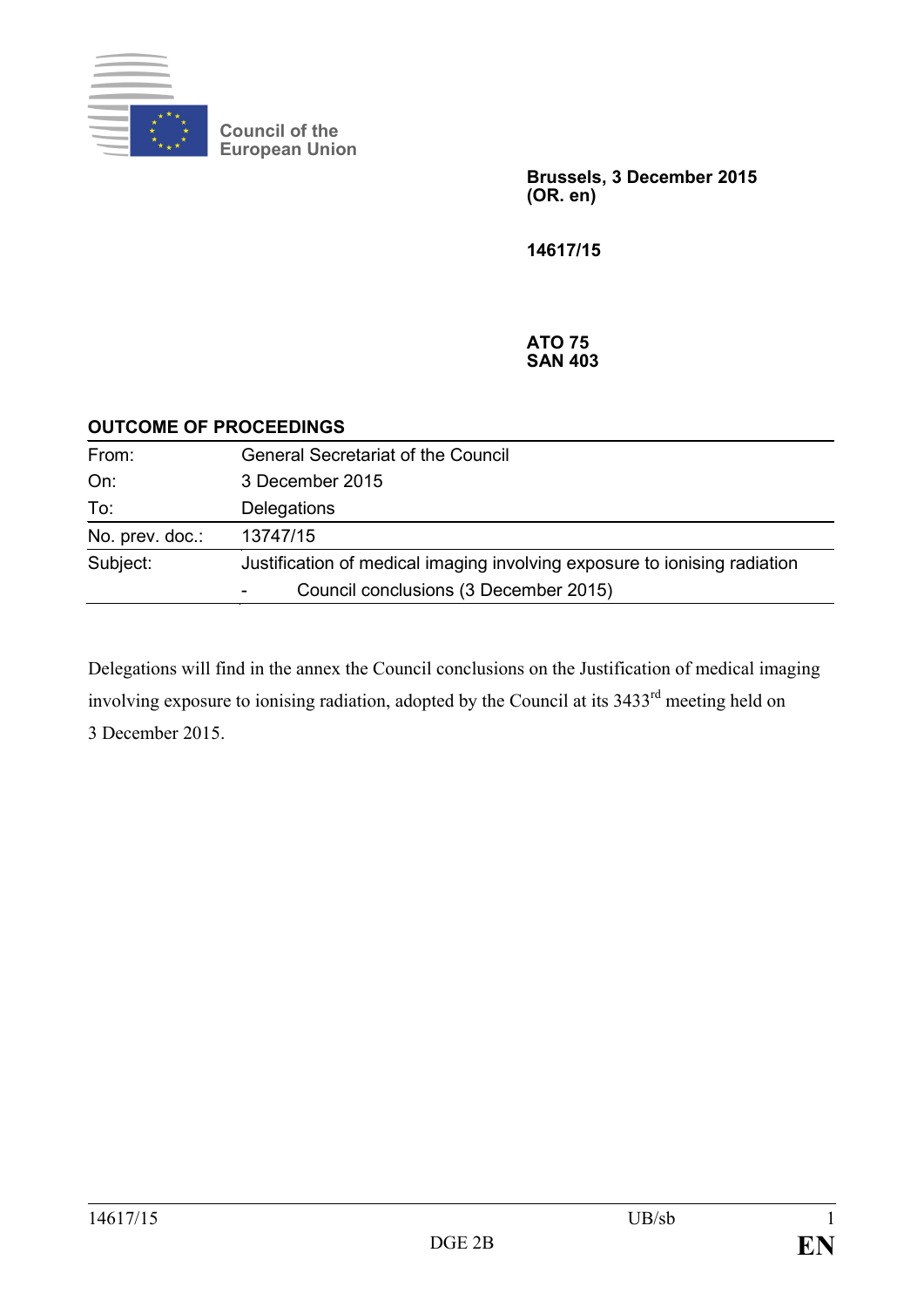## **Council conclusions on**

## **Justification of medical imaging involving exposure to ionising radiation**

The Council of the European Union:

ACKNOWLEDGING the paramount importance of protecting patients effectively against the potential undesirable effects arising from medical exposure to ionising radiation, and protecting workers and members of the public from associated occupational and public exposures,

ACKNOWLEDGING that medical radiological imaging has proven to be an essential component of modern medical diagnosis and treatment which, if conducted appropriately, offers medical benefits that outweigh the risks associated with the radiation exposure,

STRESSING that the principles of justification and optimisation, which fully apply to medical exposure are crucial to the protection of patients; and AWARE of the importance of implementing these radiation protection principles in national health strategies,

STRESSING that the principles of justification, optimisation and dose limitation of associated occupational and public exposures arising from practices involving medical imaging are crucial to the protection of workers and members of the public,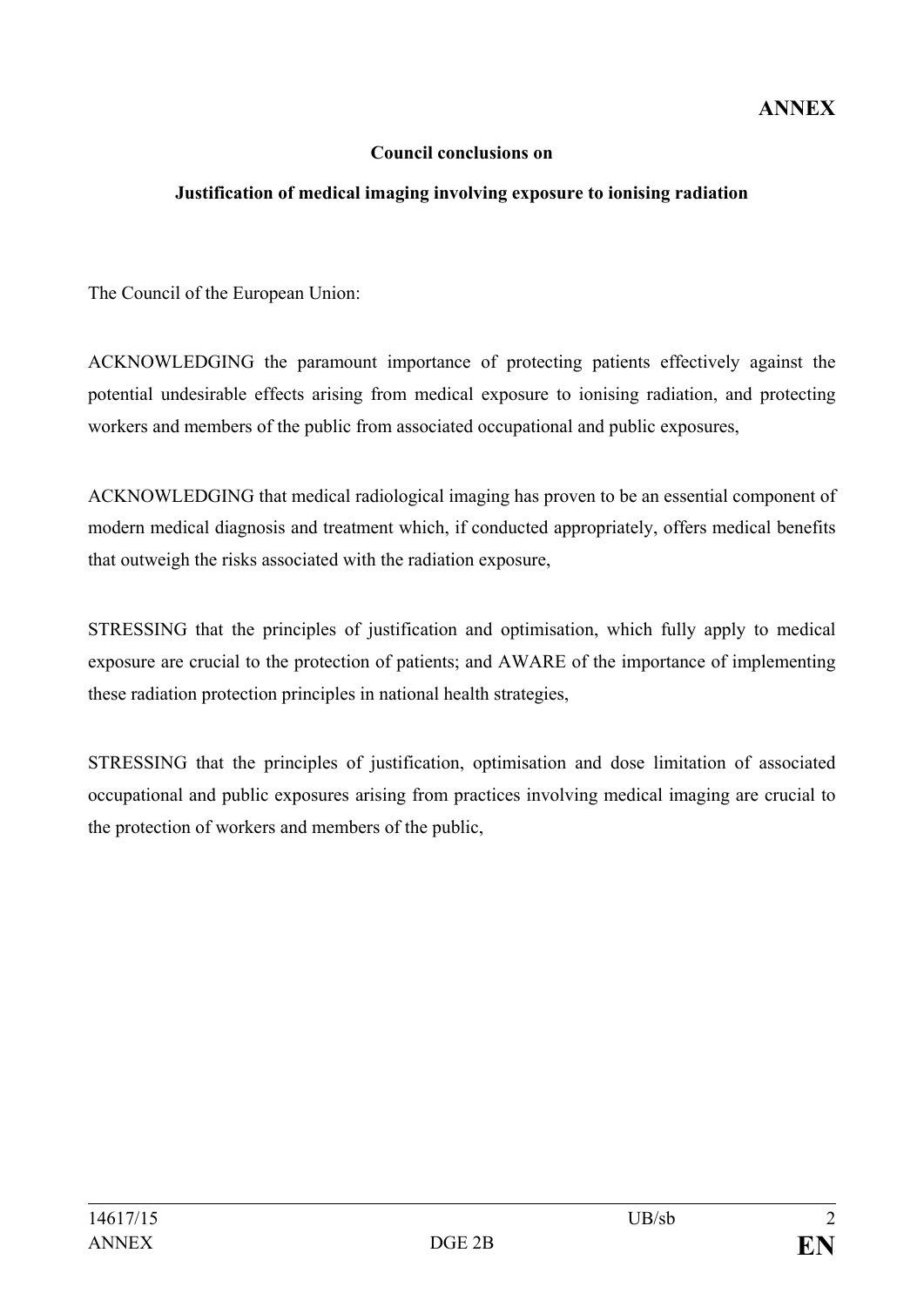RECALLING that the rules governing the justification of individual medical radiological imaging acts have been part of Euratom legislation since the 1980s**[1](#page-2-0)** , and AWARE of the need to continue strengthening their application,

AWARE of the challenge of generic justification of new classes or types of practices, particularly in the areas of screening programmes, due to the constant progress in medical radiological imaging techniques and equipment,

RECALLING that guidance and practical advice on justification of medical radiological imaging have been available throughout Europe for many years,

CONCERNED about the possibility that a significant share of the medical radiological imaging taking place in the European Union may not be necessary, entailing an increased and unjustified level of patient exposure and associated exposures of workers and members of the public,

REAFFIRMING the commitment of the European Union, Euratom and their Member States to maintain a high level of protection of patients, health care workers and members of the public, including through enhanced implementation of the principle of justification,

RECALLING Council Directive 2013/59/Euratom, which contains several provisions applicable to the justification of medical radiological imaging, as well as Communication COM(2010) 423 from the Commission to the European Parliament and the Council on medical applications of ionising radiation and security of supply of radioisotopes for nuclear medicine,

<span id="page-2-0"></span>

<sup>1</sup> 1) Council Directive 80/836/Euratom of 15 July 1980 amending the Directives laying down the basic safety standards for the health protection of the general public and workers against the dangers of ionising radiation

<sup>2)</sup> Council Directive 84/466/Euratom of 3 September 1984 laying down basic measures for the radiation protection of persons undergoing medical examination or treatment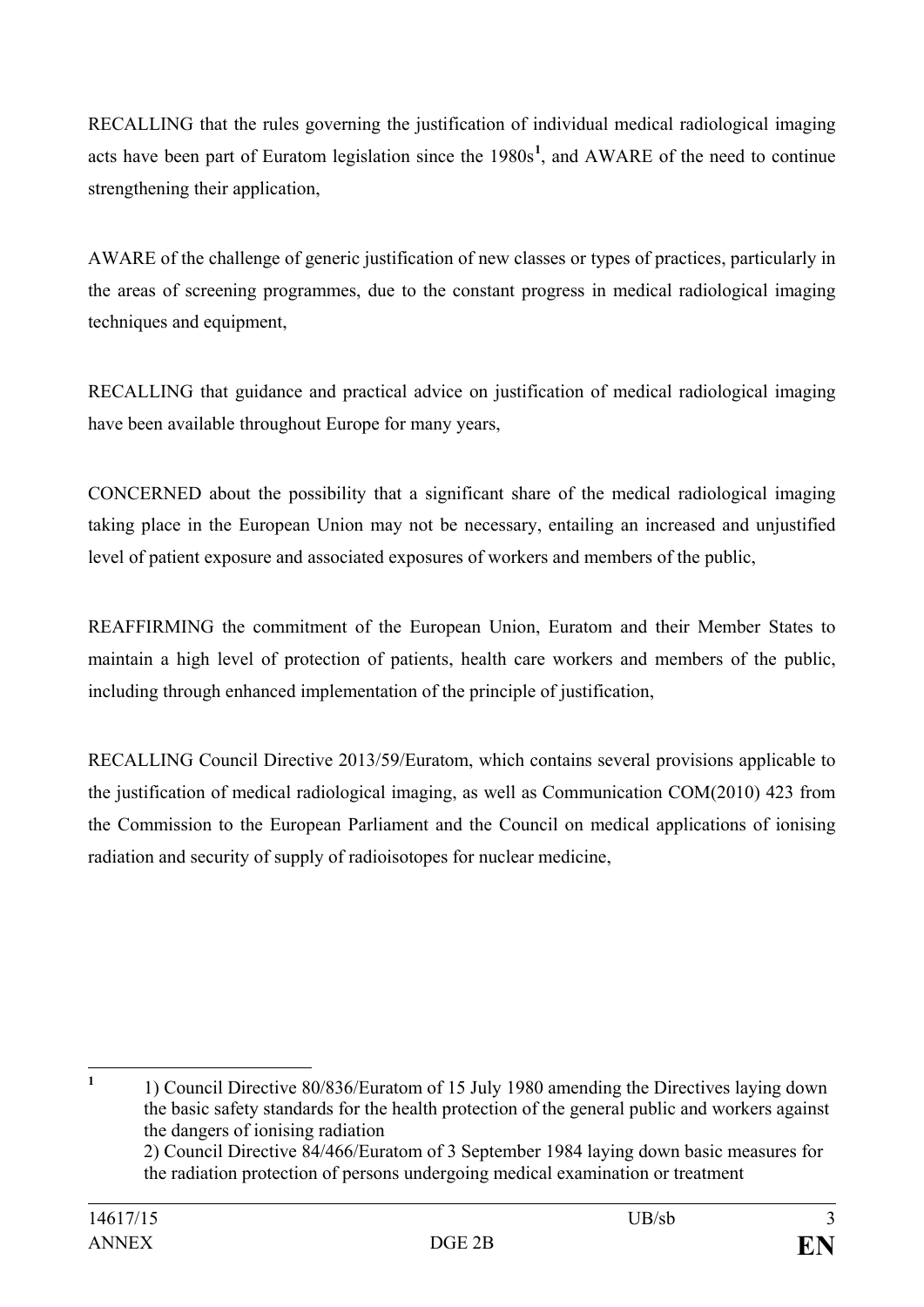- 1. STRESSES that, while based on previously established principles and requirements for justification, optimisation and dose limitation, Council Directive 2013/59/Euratom contains important changes requiring revision of existing national arrangements by 6 February 2018,
- 2. INVITES the Commission, when reviewing the implementation of Council Directive 2013/59/Euratom, to pay attention to the legal provisions related to the proper justification of medical radiological imaging,
- 3. URGES Member States to define the roles and responsibilities of all health care professionals involved in the justification process,
- 4. INVITES Member States**,** if necessary**,** to take appropriate steps to raise awareness among health care professionals and patients by providing information and public awareness raising campaigns in cooperation with national health authorities, in order to facilitate and enhance individual justification of medical imaging and foster an improved radiation benefit-risk dialogue,
- 5. STRESSES the importance of properly established, regularly updated and widely available referral guidelines for medical imaging and URGES Member States to ensure their proper implementation,
- 6. HIGHLIGHTS the importance of clinical audits to improve justification**,** STRESSES the importance of properly established rules for conducting clinical audits and URGES Member States to strengthen the application of clinical audits in relation to justification, ensuring that justification becomes an explicit and integral part of standard radiological practice,
- 7. STRESSES that all health care professionals concerned must receive adequate theoretical and practical training for the purpose of the medical radiological practice and URGES Member States to establish appropriate arrangements for initial and continuous training of these health care professionals allowing them to meet their responsibilities for good medical care and which integrate adequate radiation protection,